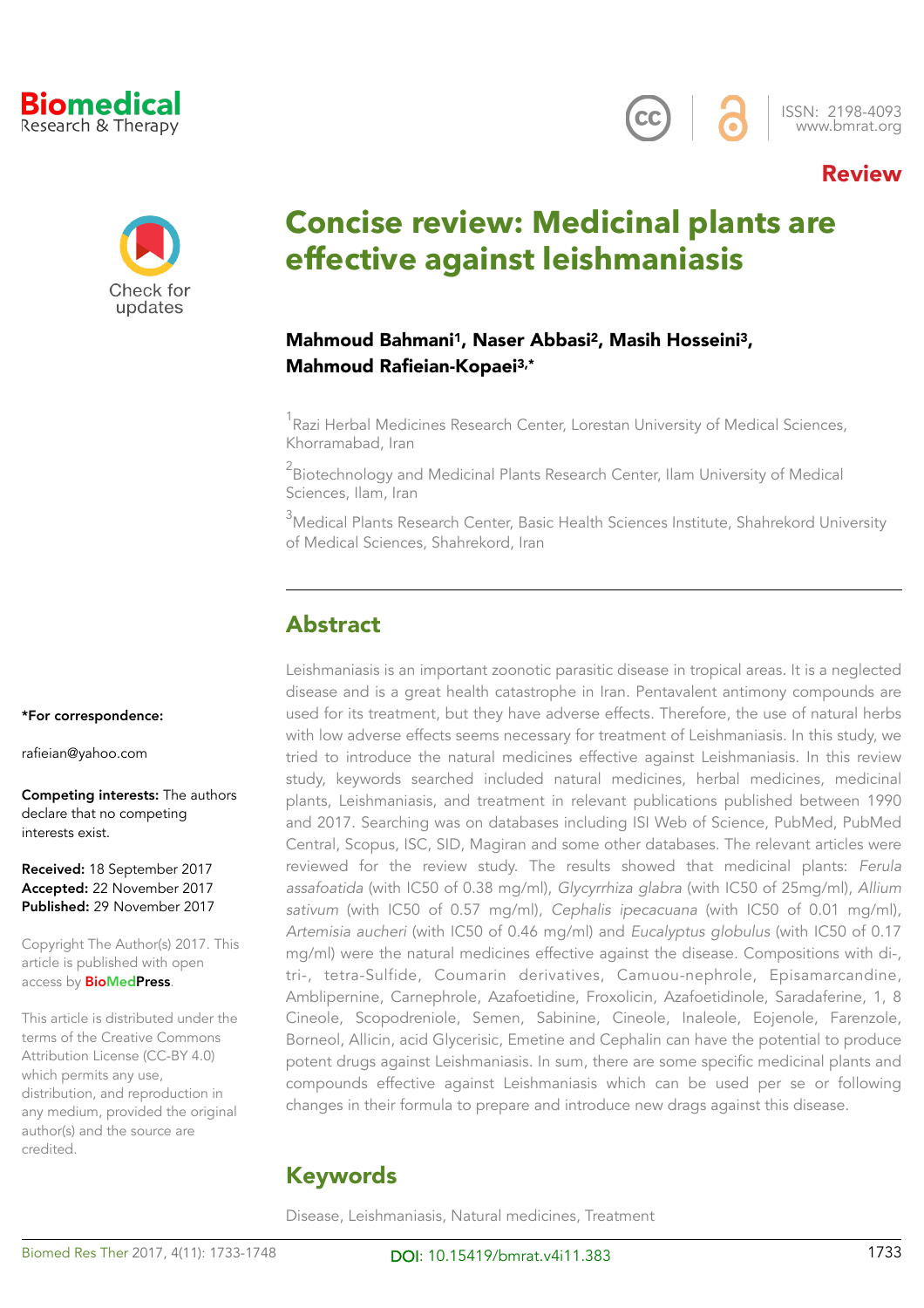

#### **Introduction**

History of consumption of herbal drugs in treatment of diseases goes back to the first human living that has revolted and developed during centuries (Fankam Aime and Jules, 2014; Rahmatullah et al., 2013). Great tendency of people toward natural treatments, which are harmless, cost-effective, and cultural compatible, has caused extensive use of pharmaceutical plants in Iranian traditional medicine (Bahmani et al., 2016; Mahomoodally and Fawzi, 2013; Mustafa et al., 2017; Rouhi-Boroujeni et al., 2017). Although in the past half century, the use of chemical and synthetic drugs has advanced; the adverse effects of these drugs on life have caused a second trend to herbal drugs (Li et al., 2011; Sarrafchi et al., 2016; Tomlinson and Akerele, 2015). Natural substances, extracted from medicinal plants, are reliable sources of procurement of medicines and the original foundation in development of pharmaceutical compounds (Ntie-Kang et al., 2013). Herbal drugs have a better general compliance due to low adverse effects (Medagama and Bandara, 2014; Shayganni et al., 2016). Parasitic diseases infecting humans are important and serious health problems that result in significant effects on individuals and great economic and social costs (Akhoundi et al., 2013; Belkaid et al., 2002; Conceicao et al., 2016; Gutierrez et al., 2016; Mahmoudi et al., 2013; Mirzaei et al., 2013; Petitdidier et al., 2016; Sacks and Perkins, 1984; Soares et al., 2017). Various herbal drugs are used for the treatment of parasitic diseases (dos Santos Silva, 2014; Oliveira et al., 2015; Tahir et al., 1998). Leishmaniasis is an important parasitic zoonotic disease in tropical areas, and is considered a neglected disease (Ndjonka et al., 2013). Studies and statistics show that about 350 million people worldwide are at risk of being infected with the disease (WHO, 2010). Annually, approximately two million new cases of the disease are reported (Mohajery et al., 2004). Iran, Algeria, Nicaragua, Colombia, Peru, Bolivia, Afghanistan, Brazil, Syria, and Saudi Arabia are the inhabitant countries of cutaneous leishmaniasis (Gramiccia and Gradoni, 2005). Cutaneous Leishmaniasis is the most important parasitic disease in Iran and even in Middle East area (Governorate, 1985). Leishmaniasis is a great health catastrophe in Iran (Shirazi et al., 2006). In Iran, the regions like Khorasan, Yazd, Bushehr, Fars, Khuzestan, Ilam, and Esfahan have the highest rate of this disease in the country (Tabatabaei et al., 2007). Leishmaniasis imposes a great economic burden on the community in developing countries (Ashford et al., 2010). Cutaneous Leishmaniasis causes skin lesions with remaining scars. Pentavalent antimonies are used for its treatment, but have high level of adverse effects (Mohajery et al., 2004).

Therefore, using herbal drugs with natural source and low adverse effects seems necessary for the treatment of cutaneous Leishmaniasis. In this study, we introduce natural medicines against Leishmaniasis.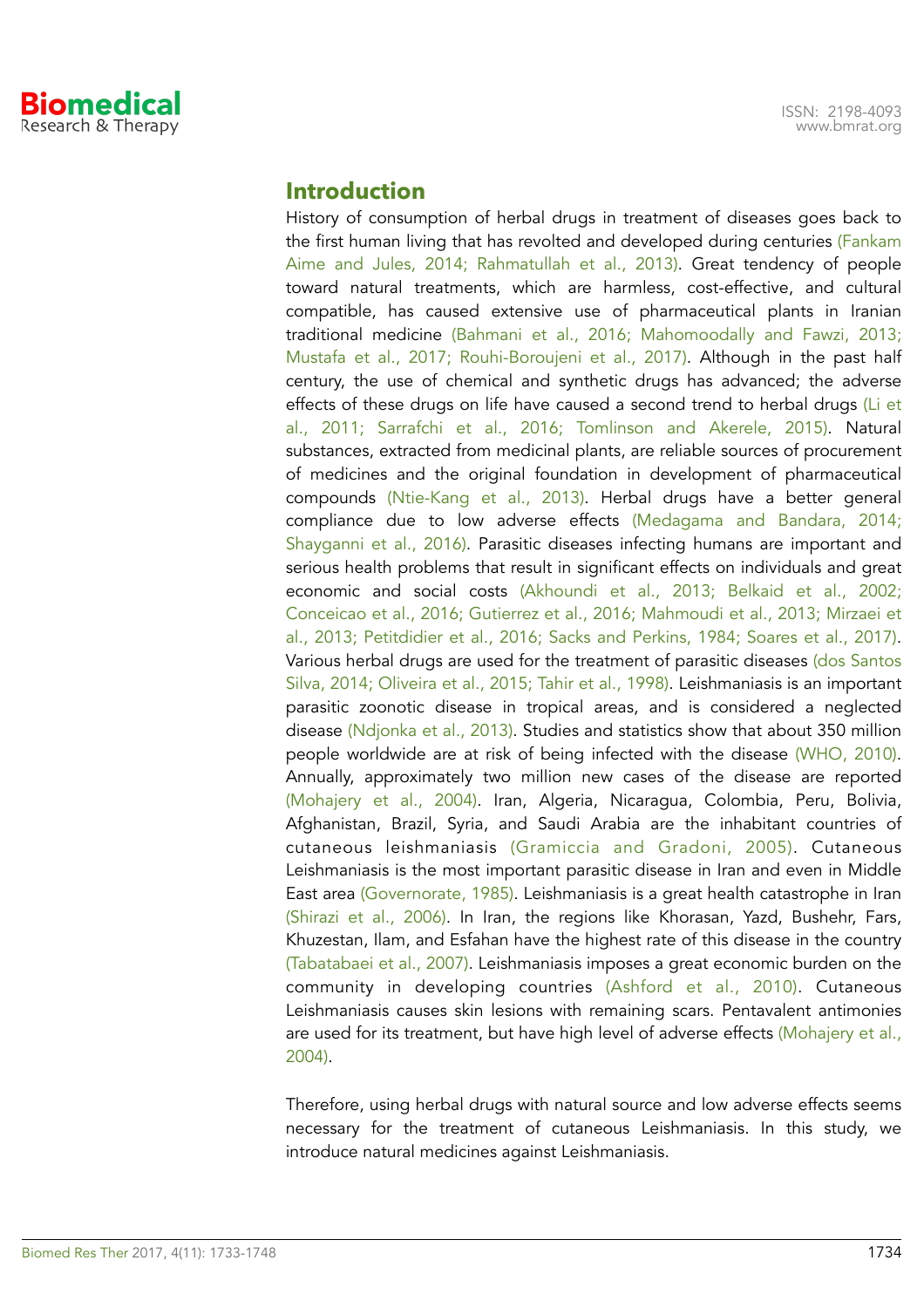

### **Methods**

In this review study, keywords searched included natural medicines, herbal medicines, medicinal plants, Leishmaniasis, and treatment. Searching was on databases including ISI Web of Science, PubMed, PubMed Central, Scopus, ISC, SID, Magiran and some other databases. The relevant articles were reviewed for this review article.

### **Results**

The results of the literature review showed that medicinal plants, including *Ferula assafoatida*, *Glycyrrhiza glabra*, *Allium sativum*, *Cephalis ipecacuana*, *Artemisia aucheri*, and *Eucalyptus globulus* were the herbal medicines effective against the disease. The results of the present study showed that herbal plants such as *Ferula assafoatida* with IC50 of 0.38 mg/ml, *Glycyrrhiza glabra* plant with IC50 of 25mg/ml, *Allium sativum* plant with IC50 of 0.57 of mg/ml, C*ephalis ipecacuana* plant with IC50 of 0.01 mg/ml, *Artemisia aucheri* plant with IC50 of 0.46 mg/ml and *Eucalyptus globulus* herb with IC50 of 0.17 mg/ml were the natural medicines effective against leishmanisis (Table 1).

#### Table 1. The most important herbal medicines effective against Leishmaniasis with IC50 values in mg/ml

| Raw | Plant name               | Scientific name        | <b>Family name</b> | <b>IC50</b><br>(mg/ml) | Ref.                         |
|-----|--------------------------|------------------------|--------------------|------------------------|------------------------------|
| 1   | Asafoetida               | Ferula assafoatida     | Apiaceae           | 0.38                   | (Alborzi et al.,<br>2003)    |
| 2   | Liquorice                | Glycyrrhiza glabr a    | Fabaceae           | 0.25                   | (Chen et al., 1993)          |
| 3   | Garlic                   | Allium sativum         | Liliaceae          | 0.57                   | (Ghazonfari et al.,<br>2000) |
| 4   | Ipecacuanha              | Cephalis<br>ipecacuana | Rubiaceae          | 0.01                   | (Neal, 1970)                 |
| 5   | Greek<br>goddess Artemis | Artemisia aucheri      | Asteraceae         | 0.46                   | (Sharif et al., 2006)        |
| 6   | Tasmanian<br>bluegum     | Eucalyptus<br>globulus | Myrtaceae          | 0.17                   | (Tahir et al., 1998)         |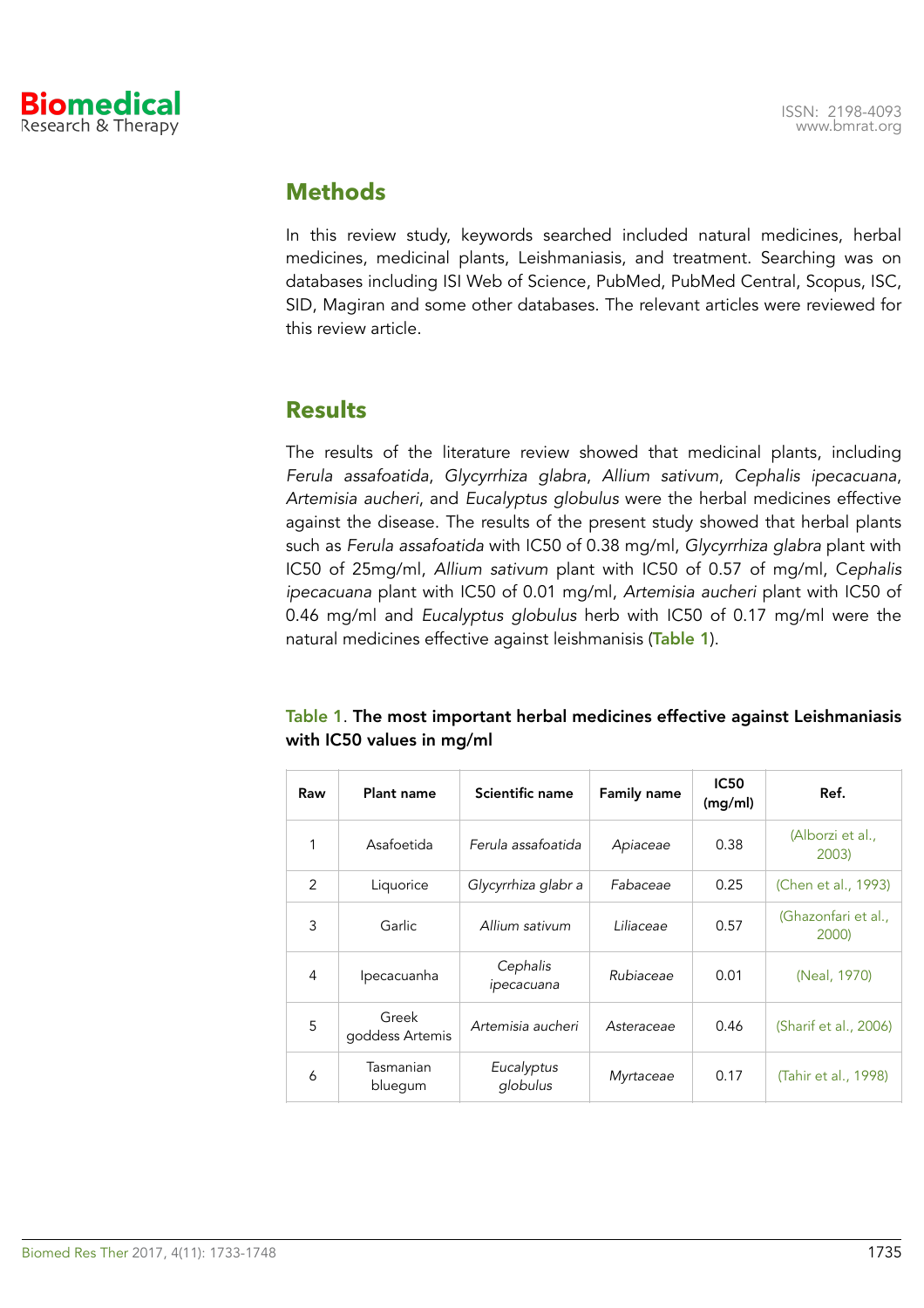

#### **Discussion**

In this study, it was found that herbal medicines, including *Ferula assafoatida*, *Glycyrrhiza glabra*, *Allium sativum*, *Cephalis ipecacuana*, *Artemisia aucheri* and *Eucalyptus globulus* were medicinal plants effective against Leishmaniasis. In traditional medicine, Asafoetida plant is used against seizures, worms, neural diseases, intestinal dysmotility, renal pain, rheumatism, muscular clench, and hypertension, and for elimination of fatty foods' harms, as well as for enhancing appetite and memory (Lee et al., 2009; Leung, 1996; Mohammadi, 2009; Sadraei et al., 2003). Asafoetida has di-, tri-, and tetra-sulfide, coumarin derivatives, camuonephrole, episamarcandine, amblipernine, carnephrole, azafoetidine, froxolicin, azafoetidinole, saradaferine, and foetidine (Abd El-Razek et al., 2001; Bandyopadhyay, 2006; Banerji et al., 1998; Fraga, 1999; Kajimoto et al., 1989; Kojima et al., 2000; Nassar et al., 1995). Eucalyptus has antibacterial, antifungal, antioxidan, anti-infectious, and antispasmatic effects. It is also fever palliative and putative, hypoglycemic and anthelmintic plant (Ministry of health and medical education, 2004; Zargary, 1996). Eucalyptus plant contains a compound called 1, and 8 cineole or Eucalyptole that is the main composition of this plant (Mulyaningsih et al., 2010; Oyedeji et al., 1996). Artemisia has astringent property, disinfectant activity, antimicrobial, antiparasite, anti-poisoning, and anti-insect effects (AliAbadi et al., 2010; AzadBakht, 2003). Artemisia contains scopodreniole, semen, sabinine, cineole, inaleole, eojenole, farenzole, and borneol (AliAbadi et al., 2010; AzadBakht, 2003). Garlic has cardiovascular effects, prevents cancer, has antidiabetic effects, and anti-microbial activity. The main active ingredient of this plant is called allicin (Heinrich and Larry, 1996; Leistner and Gorris, 1995). Licorice is used to treat bloating, respiratory infections, peptic ulcers and gastritis. It is also used as antitussive, anti-hepatitis, and anti-tumor agent (Baba and Shigeta, 1993; Lentihet and Nygren, 1997; Sato et al., 1996; Li et al., 2011; Haraguchi et al., 1998; Csuk et al., 2010; Fukai et al., 2002). The major component of licorice is glycerisic acid (Alan Teck et al., 2007; Mehravar, 1991; Marzi et al., 1993). Cephalis ipecacuana is used in the treatment of cough, children's bronchitis, and amoebic diarrhea. This plant has active compounds including emetine, and cephaline (Vetrichelvan et al., 1996).

Asafoetida plant with compositions such as di-, tri-, tetra-Sulfide, coumarin derivatives, camuonephrole, episamarcandine, amblipernine, carnephrole, azafoetidine, froxolicin, azafoetidinole, saradaferine, 1, 8 cineole, scopodreniole, semen, sabinine, cineole, inaleole, eojenole, farenzole, borneol, allicin, acid glycerisic, emetine and cephalin has the potential for production of potent drugs against Leishmaniasis.

Other compounds of these plants may also be involved in anti-leishmania activities of these plants. Phenolic compounds are a group of compounds which have been shown to be effective against a wide variety of microbial infections as well as other diseases (Hosseinzadeh et al., 2015; Lorigooini et al., 2014; Lorigooini et al., 2015; Ghasemi and Lorigooini, 2016). They should be examined for treatment of Leishmaniasis and for preparation of new drugs.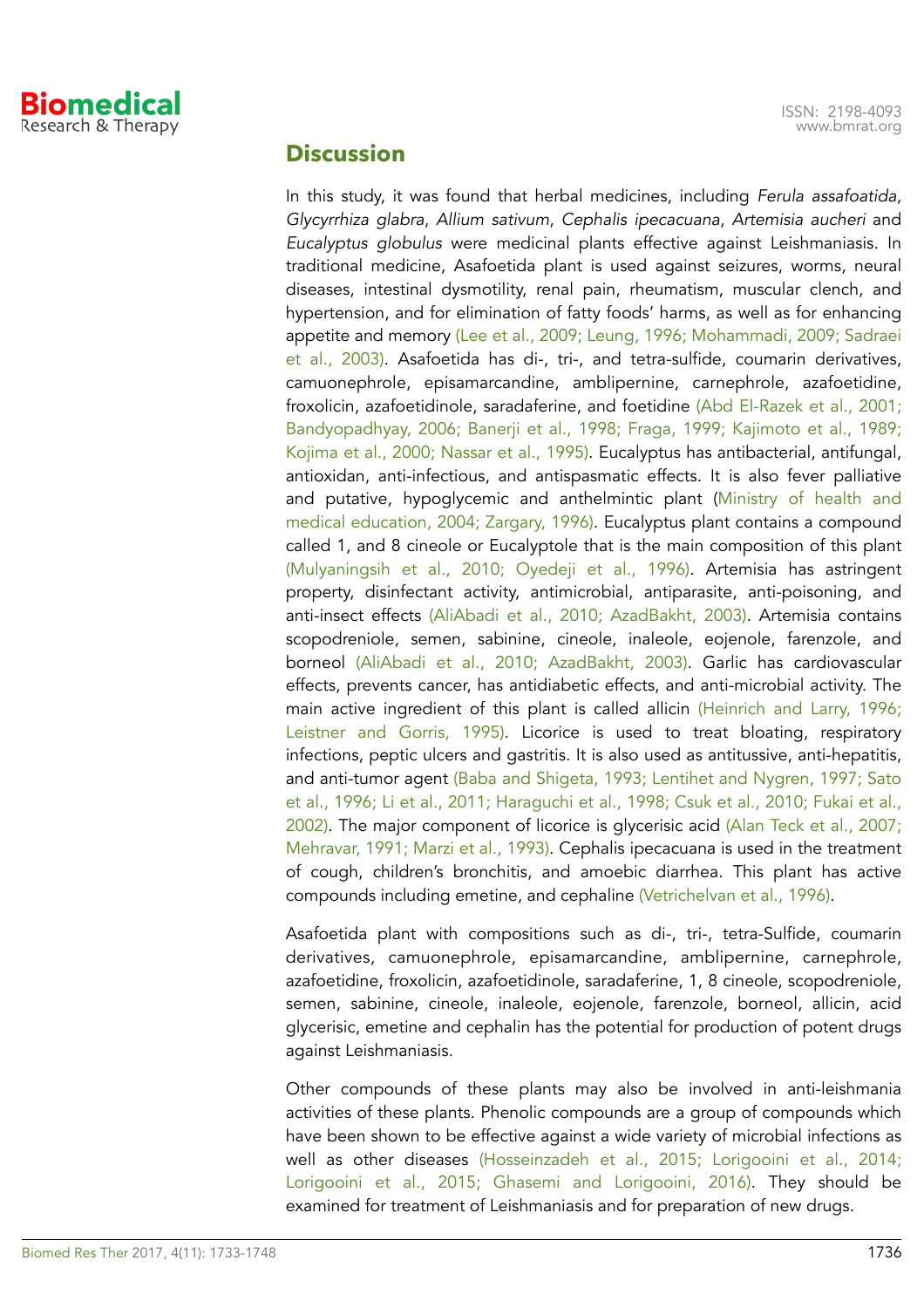

# **Conclusion**

There are some specific medicinal plants or compounds effective against Leishmaniasis which can be used per se or following changes in their formula to prepare and introduce new drags against Leishmaniasis.

### Abbreviations

IC50= The half maximal inhibitory concentration

# **Acknowledgements**

The authors would like to express their gratitude for financial support of the Research and Technology Deputy of Shahrekord University of Medical Sciences, Shahrekord, Iran.

# Author Contribution

All authors contributed to the design of the research. MB, NA, MH and MRK collected the data. MRK write, edited and revised it. All authors reviewed and commented on final draft

# References

Abd El-Razek, M. H., Ohta, S., Ahmed, A. A., & Hirata, T. (2001). Sesquiterpene coumarins from the roots of Ferula assa-foetida. *Phytochemistry, 58*(8), 1289–1295. [https://doi.org/10.1016/S0031-9422\(01\)00324-7](https://doi.org/10.1016/S0031-9422(01)00324-7)

Akhoundi, M., Mohebali, M., Asadi, M., Mahmodi, M. R., Amraei, K., & Mirzaei, A. (2013). Molecular characterization of Leishmania spp. in reservoir hosts in endemic foci of zoonotic cutaneous leishmaniasis in Iran. *Folia Parasitologica, 60*(3), 218–224. [https://](https://doi.org/10.14411/fp.2013.024) [doi.org/10.14411/fp.2013.024](https://doi.org/10.14411/fp.2013.024)

Alan Teck, W. E. (2007). Evaluation of surfactant assisted pressurized liquid extraction for the determination of glycyrrhizin and ephedrine in medicinal plants. *Analytica Chimica Acta, 583*(2), 289–295.<https://doi.org/10.1016/j.aca.2006.09.019>

Alborzi, A., Namjoian, F., Azadbakht, M., Obodi, B., Panjehshahin, M., Rasoli, M., . . .. (2003). Effects of Ferula assa-foetida and its effective fractions on Leishmania (in vitro). *Infect Tropic Dis Iran, 8*(12), 36–40.

AliAbadi, H., Nasri, M. and Mirshekari, B. (2010). Effect of Nitrogen Fertilizer and method for its consumption of qualitative and quantitative performance of Artemisia. *Journal of Crop Ecophysiology, 2*(3), 68–175.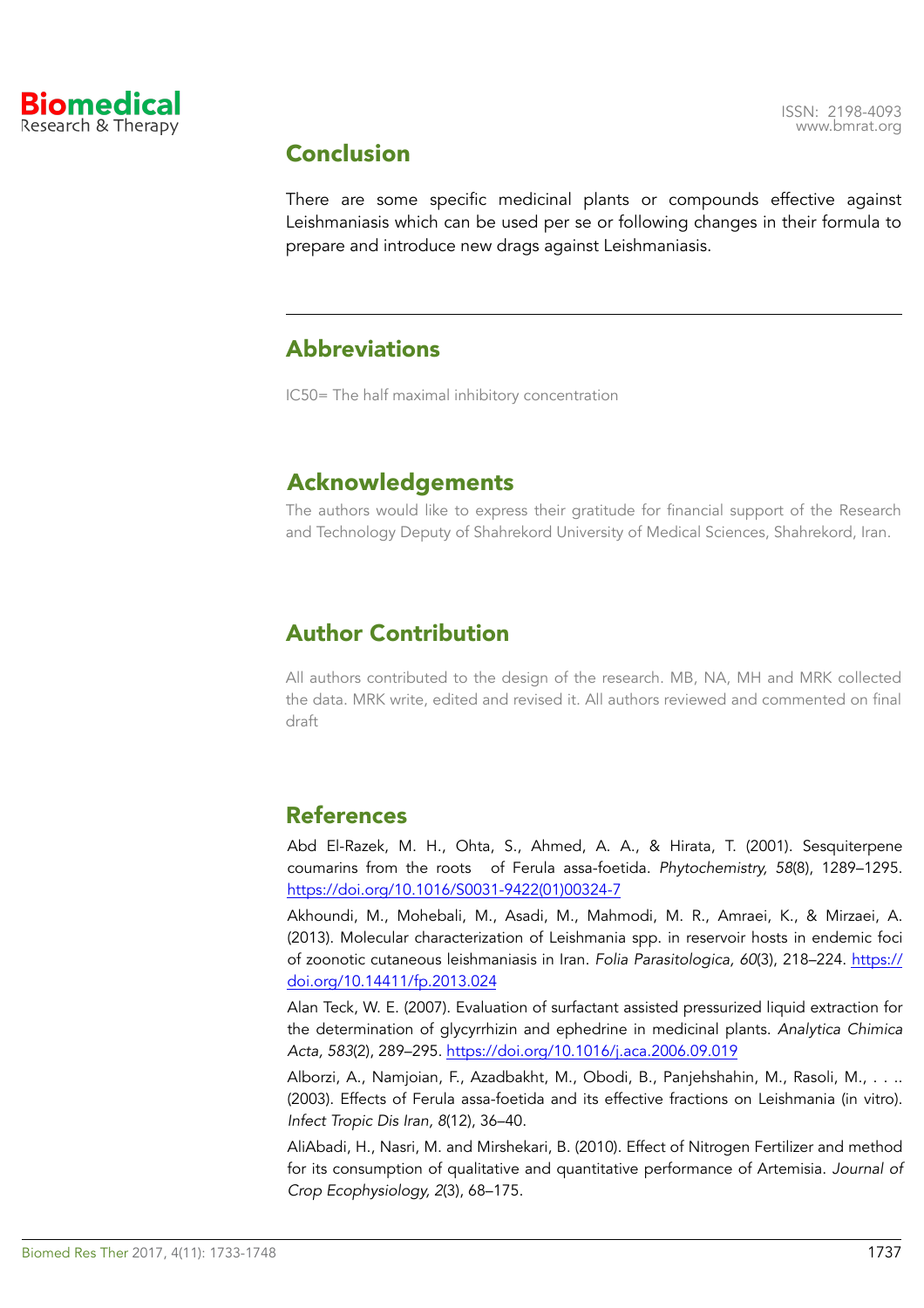

Amman Governorate. Parasitology. (1985). Am J Trop Med Hyg, 79, 13-46.

Ashford, R. W., Bern, C., Boelaert, M., Bryceson, A., Chappuis, F., Croft, S., . . .. (2010). *Leishmaniasis control*. World Health Organization.

AzadBakht, M., Ziaaei, Abdollahi, F. and Shaabankhani, B. (2003). Effect of plant essential oils of Artemisia aucheri, Thymus vulgaris and Myrtus communis on Trichomonas vaginalis. *Journal of Medicinal Plant, 8*, 34–40.

Baba, M., & Shigeta, S. (1993). Antiviral activity glycyrrhizin against varicella zoster virus in vitro. *Mund-, Kiefer- und Gesichtschirurgie, 3*(1), 30–33.

Bahmani, M., Sarrafchi, A., Shirzad, H., & Rafieian-Kopaei, M. (2016). Autism: Pathophysiology and promising herbal remedies. *Current Pharmaceutical Design, 22*(3), 277–285.<https://doi.org/10.2174/1381612822666151112151529>

Bandyopadhyay, D., Basak, B., Chatterjee, A., Lai, T.K., Banerji, A., Banerji, J., Neuman, A. and Prange, T. (2006). Saradaferin, a new sesquiterpenoid coumarin from Ferula assa foetida. *Natural product Res,* 20 (10), 961: 965.

Banerji, A., Mallick, B., Chatterjee, A., Budzikiewicz, H., & Breuer, M. (1998). Assafoetidin and ferocolicin, two sesquiterpenoid coumarins from Ferula assafoetida Regel. *Tetrahedron, 29*(13), 1557–1560. [https://doi.org/10.1016/S0040-4039\(00\)80351-2](https://doi.org/10.1016/S0040-4039(00)80351-2)

Belkaid, Y., Piccirillo, C. A., Mendez, S., Shevach, E. M., & Sacks, D. L. (2002). CD4+ CD25+ regulatory T cells control Leishmania major persistence and immunity. *Nature, 420*(6915), 502–507.<https://doi.org/10.1038/nature01152>

Chen, M., Christensen, S. B., Blom, J., Lemmich, E., Nadelmann, L., Fich, K., . . . Lichochalcone, A. (1993). A novel antiparasitic agent with potent activity against human pathogenic protozoan species of leishmania. *Antimicrobial Agents and Chemotherapy, 37*(12), 2550–2556.<https://doi.org/10.1128/AAC.37.12.2550>

Conceição, J., Davis, R., Carneiro, P. P., Giudice, A., Muniz, A. C., Wilson, M. E., ... Bacellar, O. (2016). Characterization of neutrophil function in human cutaneous leishmaniasis caused by Leishmania braziliensis. *PLoS Neglected Tropical Diseases, 10*(5), e0004715.<https://doi.org/10.1371/journal.pntd.0004715>

Csuk, R., Schwarz, S., Kluge, R., & Ströhl, D. (2010). Synthesis and biological activity of some anti tumora active deraiveties from glycyrrhetic acid. *European Journal of Medicinal Chemistry, 45*(12), 5718–5723.<https://doi.org/10.1016/j.ejmech.2010.09.028>

dos Santos Silva, F., . . .. (2014). An ethnopharmacological assessment of the use of plants against parasitic diseases in humans and animals. *Journal of Ethnopharmacology, 155*(2), 1332–1341.<https://doi.org/10.1016/j.jep.2014.07.036>

Fankam Aimé, G., & Jules, R. (2014). Antibacterial activities of Beilschmiedia obscura and six other Cameroonian medicinal plants against multi-drug resistant Gram-negative phenotypes. *BMC Complementary and Alternative Medicine, 14*(1), 241. [https://doi.org/](https://doi.org/10.1186/1472-6882-14-241) [10.1186/1472-6882-14-241](https://doi.org/10.1186/1472-6882-14-241)

Feasey, N., Wansbrough-Jones, M., Mabey, D. C., & Solomon, A. W. (2010). Neglected tropical diseases. *British Medical Bulletin, 93*(1), 179–200. [https://doi.org/10.1093/bmb/](https://doi.org/10.1093/bmb/ldp046) [ldp046](https://doi.org/10.1093/bmb/ldp046)

Fraga, B. M. (1999). Natural sesquiterpenoids. *Natural Product Reports, 16*(6), 711–730. <https://doi.org/10.1039/a804633f>

Fukai, T., Marumoa, A., Kaitou, K., Kanda, T., Terada, S., & Nomura, T. (2002). Anti-Helicobacter pylori flavonoids from licorice extract. *Life Sciences, 71*(12), 1449–1463. [https://doi.org/10.1016/S0024-3205\(02\)01864-7](https://doi.org/10.1016/S0024-3205(02)01864-7)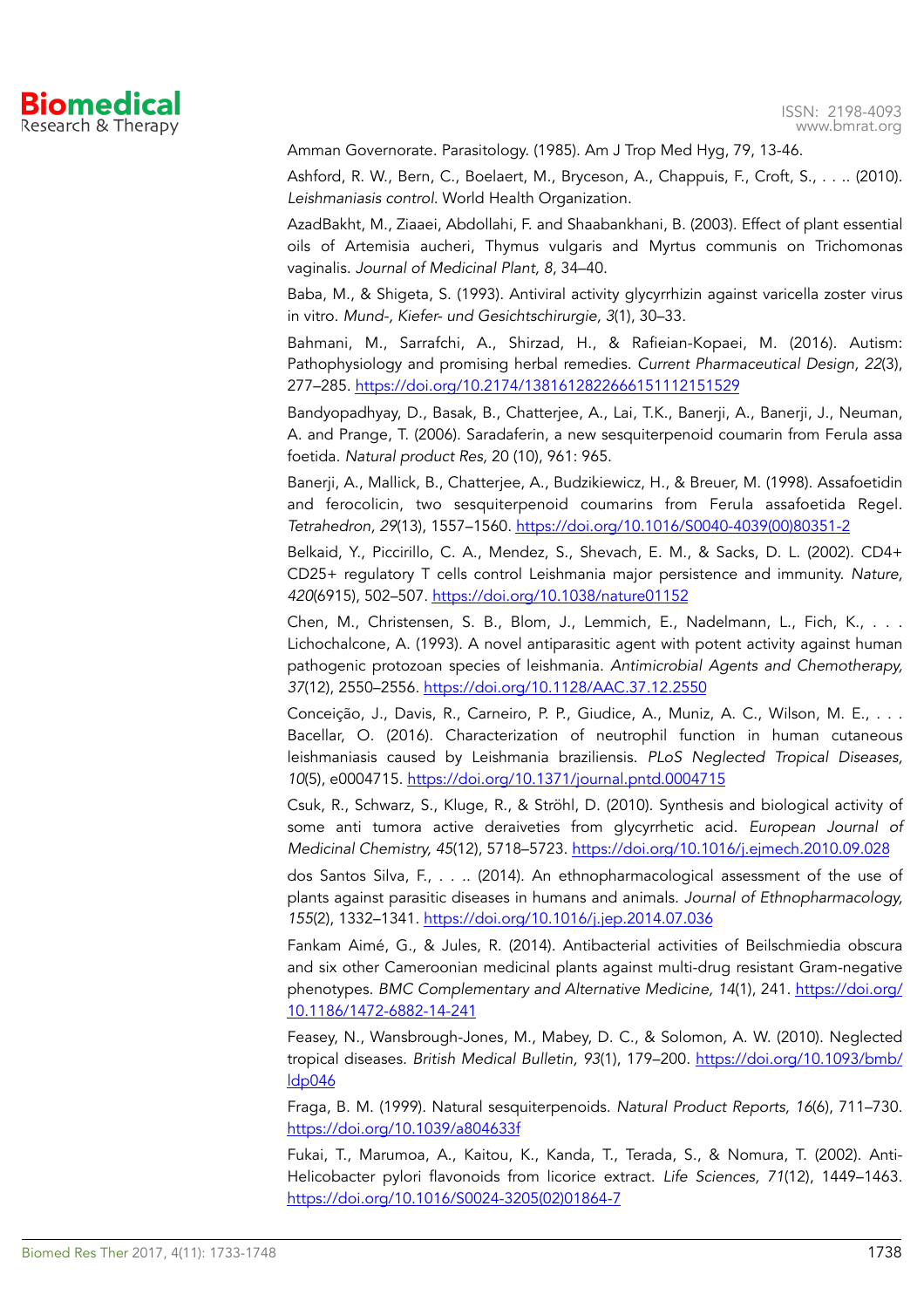

Ghasemi, S., & Lorigooini, Z. (2016). A review of significant molecular mechanisms of flavonoids in prevention of prostate cancer. *Journal of Chemical and Pharmaceutical Sciences, 9*, 3388–3394.

Ghazonfari, T., Hassani, Z. M., Ebtekar, M., Ahmadiani, A., Naderi, G., & Azar, A. (2000). Garlic induces a shift in a Leishmania major – infected balby mice. *Scandinavian Journal of Immunology, 52*, 491–495.<https://doi.org/10.1046/j.1365-3083.2000.00803.x>

Gramiccia, M., & Gradoni, L. (2005). The current status of zoonotic leishmaniases and approaches to disease control. *International Journal for Parasitology, 35*(11-12), 1169– 1180.<https://doi.org/10.1016/j.ijpara.2005.07.001>

Gutiérrez, V., Seabra, A. B., Reguera, R. M., Khandare, J., & Calderón, M. (2016). New approaches from nanomedicine for treating leishmaniasis. *Chemical Society Reviews, 45*(1), 152–168.<https://doi.org/10.1039/C5CS00674K>

Haraguchi, H., Tanimoto, K., Tamura, Y., Mizutani, K., & Kinoshita, T. (1998). Mode of antibacterial action of retrochalcones from Glycyrrhiza inflate. *Phytochemistry, 48*(1), 125–129. [https://doi.org/10.1016/S0031-9422\(97\)01105-9](https://doi.org/10.1016/S0031-9422(97)01105-9) 

Heinrich, P., Larry, D.L, editors. (1996). Garlic: The science and therapeutic application of Allium Sativum L. and related species. 2 nd ed. Translated to English by: William W.

Hosseinzadeh, B., Khoshtaghaza, M., Loriooini, Z., Minaei, S., & Zareiforoush, H. (2015). Analysis of the combinative effect of ultrasound and microwave power on Saccharomyces cerevisiae in orange juice processing. *Innovative Food Science & Emerging Technologies, 32*, 110–115. <https://doi.org/10.1016/j.ifset.2015.09.015>

Kajimoto, T., Yahiro, K., & Nohara, T. (1989). Sesquiterpenoid and disulphide derivatives from ferula assa-foetida. *Phytochemistry, 28*(6), 1761–1763. [https://doi.org/10.1016/](https://doi.org/10.1016/S0031-9422(00)97841-5) [S0031-9422\(00\)97841-5](https://doi.org/10.1016/S0031-9422(00)97841-5)

Khalid, Sami A., et al. (2016). The potential antileishmanial activity of some Sudanese medicinal plants.

Kojima, K. K., Isaka, P., Ondognii, O., Zevgeegiin, O., Gombosurengyin, P., Davgiin, K., . . . Ogihara, Y. (2000). Sesquiterpenoid derivatives from Ferula ferulaeoides. *Chemical & Pharmaceutical Bulletin, 48*(3), 353–356.<https://doi.org/10.1248/cpb.48.353>

Lee, C. L., Chiang, L. C., Cheng, L. H., Liaw, C. C., Abd El-Razek, M. H., Chang, F. R., & Wu, Y. C. (2009). Influenza a (H1N1) antiviral and cytotoxic agents from Ferula assafoetida. *Journal of Natural Products, 30*(20), 1568–1572. [https://doi.org/10.1021/](https://doi.org/10.1021/np900158f) [np900158f](https://doi.org/10.1021/np900158f)

Leistner, L., & Gorris, L. (1995). Food preservation by hurdle technology. *Food Science*  and Technology (Campinas), 6(2), 41-46. [https://doi.org/10.1016/](https://doi.org/10.1016/S0924-2244(00)88941-4) [S0924-2244\(00\)88941-4](https://doi.org/10.1016/S0924-2244(00)88941-4)

Lentihet, M., & Nygren, A. (1997). Licorice an old drug and currently a candy with metabolic effects. *Journal of Oral Pathology & Medicine, 26*(1), 36–39.

Leung, AY., Foster, S. (1996). Encyclopedia of common natural ingredient used in food, drugs and cosmetics. 2nd ed. John willy & sons, inc. new York, 44-5.

Li, Thomas SC. (2016). Chinese & Related North American Herbs: Phytopharmacology & Therapeutic Values. CRC press.

Li, Y. J., Chen, J., Li, Y., Li, Q., Zheng, Y. F., Fu, Y., & Li, P. (2011). Screeing and haracterization of natural antioxidants in four Glycyrrhiza species by liquid chromatography coupied with electrospray ionization quadrupole time of flight tanden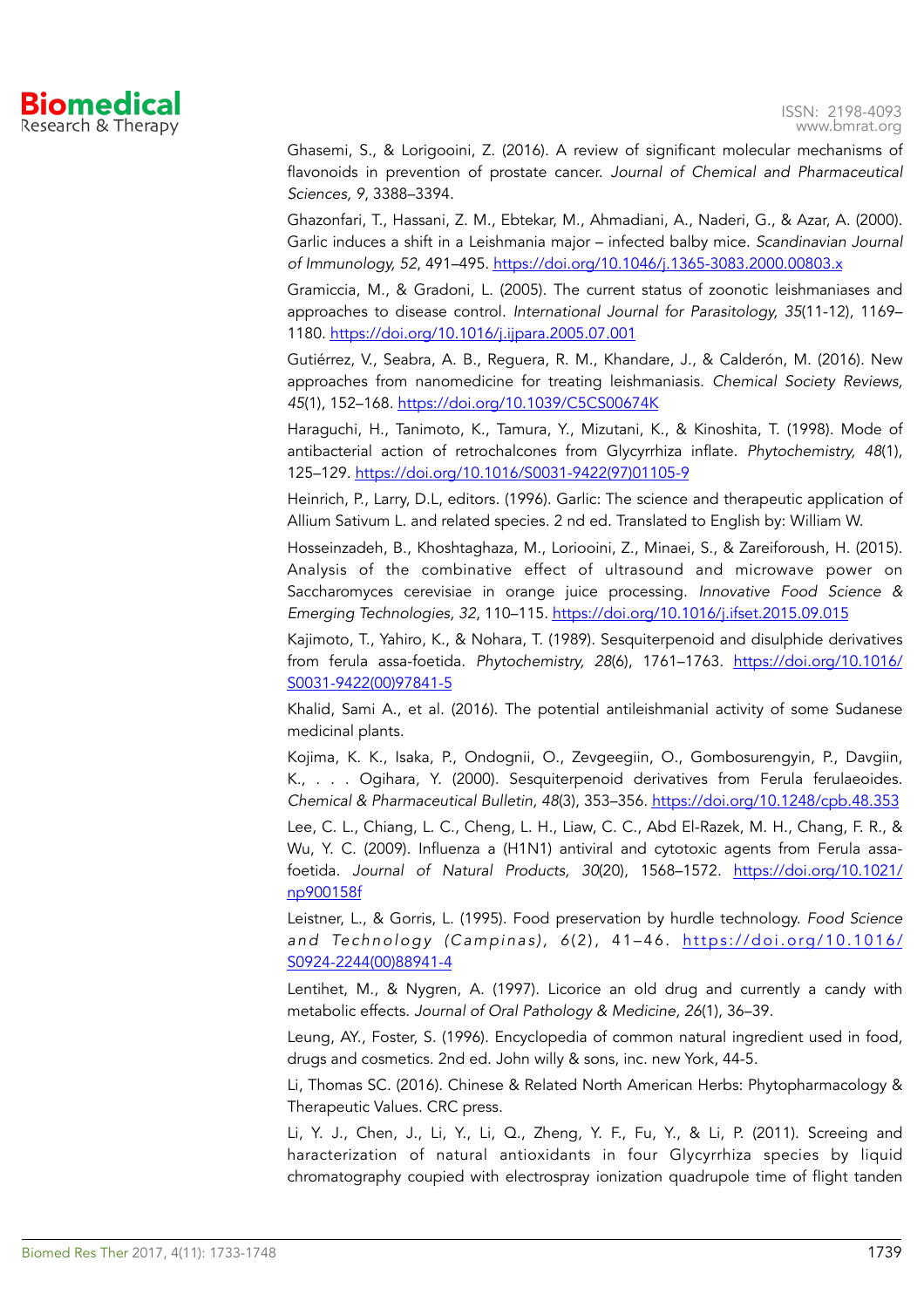

mass spectrometry. *Journal of Chromatography. A, 1218*(45), 8181–8191. [https://](https://doi.org/10.1016/j.chroma.2011.09.030) [doi.org/10.1016/j.chroma.2011.09.030](https://doi.org/10.1016/j.chroma.2011.09.030)

Lorigooini, Z., Ayatollahi, S. A., Amidi, S., & Kobarfard, F. (2015). Evaluation of antiplatelet aggregation effect of some Allium species. Iranian journal of pharmaceutical research. *IJPR, 14*(4), 1225.

Lorigooini, Z., Kobarfard, F., & Ayatollahi, S. A. (2014). Anti-platelet aggregation assay and chemical composition of essential oil from Allium atroviolaceum Boiss growing in Iran. International Journal of Biosciences. *IJB, 5*(2), 151–156. [https://doi.org/10.12692/](https://doi.org/10.12692/ijb/5.2.151-156) [ijb/5.2.151-156](https://doi.org/10.12692/ijb/5.2.151-156)

Mahmoudi, M.-R., Kazemi, B., Mohammadiha, A., Mirzaei, A., & Karanis, P. (2013). Detection of Cryptosporidium and Giardia (oo)cysts by IFA, PCR and LAMP in surface water from Rasht, Iran. *Transactions of the Royal Society of Tropical Medicine and Hygiene, 107*(8), 511–517.<https://doi.org/10.1093/trstmh/trt042>

Mahomoodally, M., & Fawzi, F. (2013). Traditional medicines in Africa: An appraisal of ten potent African medicinal plants. *Evidence-Based Complementary and Alternative Medicine, 2013*, 1–14.<https://doi.org/10.1155/2013/617459>

Marzi, V., Circella, G., & Vampa, G. M. (1993). Effect of soil depth on the rooting system growth in Glycyrrhiza glabra L. *ISHS*. *Acta Horticulturae,* (331): 71–78. [https://doi.org/](https://doi.org/10.17660/ActaHortic.1993.331.10) [10.17660/ActaHortic.1993.331.10](https://doi.org/10.17660/ActaHortic.1993.331.10)

Medagama, A. B., & Bandara, R. (2014). The use of Complementary and Alternative Medicines (CAMs) in the treatment of diabetes mellitus: Is continued use safe and effective? *Nutrition Journal, 13*(1), 102.<https://doi.org/10.1186/1475-2891-13-102>

Mehravar, M. (1991). Extraction of licorice from licorice roots by pure water and one percent aqueous ammonia solution. M.Sc. Thesis. Shiraz University, Shiraz, Iran, 107.

Ministry of health and medical education. (2004). Iran herbal farmacoope, 84-93.

Mirzaei, A., Rouhani, S., Kazerooni, P. A., Farahmand, M., & Parvizi, P. (2013). Molecular detection and conventional identification of Leishmania species in reservoir hosts of zoonotic cutaneous Leishmaniasis in Fars province. *South of Iran. Iranian Journal of Parasitology, 8*(2), 280–288.

Mohajeri M, Shamsian A. (2010). Medical protozoology. 2nd ed. Mashhad: Academic Center for Education, Culture and Research (ACECR) Publishers.

Mohajery, M., Hatam, G. R., Shamsian, A. A., & Javaheri, A. (2004). Isoenzyme identification Of L.Major. *Journal of Medicine, 47*, 19–27.

Mohammadi, R, Shokouh Amiri, M., Sepahvand, A., Roodbar Mohammadi, S., ShadziSh, Mirsafaei H. and Noor Shargh, R. (2009). Antifungal activity of Ferula assa - foetida against clinical agents of Mucormycosis. *Majallah-i Danishkadah-i Pizishki-i Isfahan, 27*(100), 582–587.

Mulyaningsih, S., Sporer, F., Zimmermann, S., Reichling, J., & Wink, M. (2010). Synergistic properties of the terpenoids aromadendrene and 1,8-cineole from the essential oil of Eucalyptus globulus against antibiotic-susceptible and antibioticresistant pathogens. *Phytomedicine, 17*(13), 1061–1066.<https://doi.org/10.1016/j.phymed.2010.06.018>

Mustafa, G. H., Arif, R., Atta, A., Sharif, S., & Jamil, A. (2017). Bioactive compounds from medicinal plants and their importance in drug discovery in Pakistan. *Matrix Science Pharma, 1*(1), 17–26.<https://doi.org/10.26480/msp.01.2017.17.26>

Nassar, M. I., Abu-Mustafa, E. A., & Ahmed, A. A. (1995). Sesquiterpene coumarins from Ferula assafoetida L. *Die Pharmazie, 50*(11), 766–767.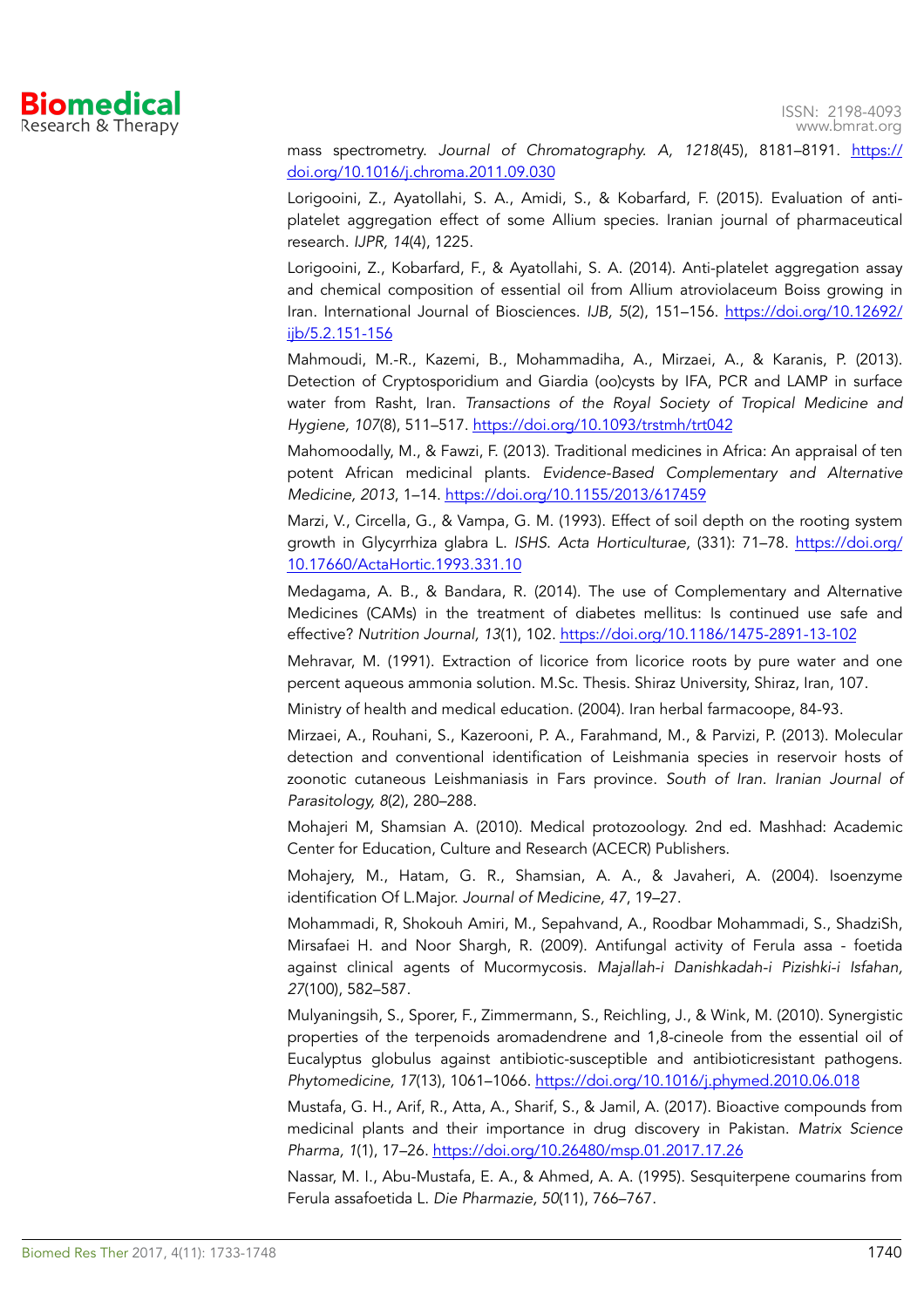

Ndjonka, D., Rapado, L., Silber, A., Liebau, E., & Wrenger, C. (2013). Natural products as a source for treating neglected parasitic diseases. *International Journal of Molecular Sciences, 14*(2), 3395–3439.<https://doi.org/10.3390/ijms14023395>

Neal, R. A. (1970). Effect of emetine and related compounds on experimental cutaneous leishmaniasis. *Annals of Tropical Medicine and Parasitology, 64*(2), 159–165. [https://](https://doi.org/10.1080/00034983.1970.11686677) [doi.org/10.1080/00034983.1970.11686677](https://doi.org/10.1080/00034983.1970.11686677)

Ntie-Kang, F., Lifongo, L. L., Mbaze, L. M., Ekwelle, N., Owono Owono, L. C., Megnassan, E., . . . Efange, S. M. N. (2013). Cameroonian medicinal plants: A bioactivity versus ethnobotanical survey and chemotaxonomic classification. *BMC Complementary and Alternative Medicine, 13*(1), 147.<https://doi.org/10.1186/1472-6882-13-147>

Oliveira, D. R., Krettli, A. U., Aguiar, A. C. C., Leitão, G. G., Vieira, M. N., Martins, K. S., & Leitão, S. G. (2015). Ethnopharmacological evaluation of medicinal plants used against malaria by quilombola communities from Oriximiná, Brazil. *Journal of Ethnopharmacology, 173*, 424–434.<https://doi.org/10.1016/j.jep.2015.07.035>

Oyedeji, A., Ekundayo, O., Olawore, O., Adeniyi, B., & Koenig, W. (1996). Antimicrobial activity of the essential oils of five Eucalyptus species growing in Nigeria. *Fitoterapia, 70*(5), 526–528. [https://doi.org/10.1016/S0367-326X\(99\)00083-0](https://doi.org/10.1016/S0367-326X(99)00083-0)

Petitdidier, E., Pagniez, J., Papierok, G., Vincendeau, P., Lemesre, J.-L., & Bras-Gonçalves, R. (2016). Recombinant forms of Leishmania amazonensis excreted/secreted promastigote surface antigen (PSA) induce protective immune responses in dogs. *PLoS Neglected Tropical Diseases, 10*(5), e0004614. [https://doi.org/10.1371/journal.pntd.](https://doi.org/10.1371/journal.pntd.0004614) [0004614](https://doi.org/10.1371/journal.pntd.0004614)

Rahmatullah, M., Pk, S. R., Al-Imran, M., & Jahan, R. (2013). The Khasia tribe of Sylhet district, Bangladesh, and their fast-disappearing knowledge of medicinal plants. *Journal of Alternative and Complementary Medicine (New York, N.Y.), 19(7), 599-606. [https://](https://doi.org/10.1089/acm.2012.0254)* [doi.org/10.1089/acm.2012.0254](https://doi.org/10.1089/acm.2012.0254)

Rouhi-Boroujeni, H., Heidarian, E., Rouhi-Boroujeni, H., Deris, F., & Rafieian-Kopaei, M. (2017). Medicinal Plants with multiple effects on cardiovascular diseases: A systematic review. *Current Pharmaceutical Design, 23*(7), 999–1015. [https://doi.org/](https://doi.org/10.2174/1381612822666161021160524) [10.2174/1381612822666161021160524](https://doi.org/10.2174/1381612822666161021160524)

Sacks, D. L., & Perkins, P. V. (1984). Identification of an infective state of Leishmania promastigotes. *Science, 223*(4643), 1417–1420. [https://doi.org/10.1126/science.](https://doi.org/10.1126/science.6701528) [6701528](https://doi.org/10.1126/science.6701528)

Sadraei, H., Ghannadi, A., & Malekshahi, K. (2003). Composition of the essential oil of assa foetida and its spasmolytic action. *Saudi Pharmaceutical Journal, 11*(3), 136–140.

Sarrafchi, A., Bahmani, M., Shirzad, H., & Rafieian-Kopaei, M. (2016). Oxidative stress and Parkinson's disease: New, hopes in treatment with herbal antioxidants. *Current P h a r m a c e u t i c a l D e s i g n , 2 2* ( 2 ) , 2 3 8 – 2 4 6 . [https://doi.org/](https://doi.org/10.2174/1381612822666151112151653) [10.2174/1381612822666151112151653](https://doi.org/10.2174/1381612822666151112151653)

Sato, H., Goto, W., Yamamura, J., Kurokawa, M., Kageyama, S., Takahara, T., . . . Shirak, K. (1996). Therapeutic basis of glycyrrhizin on chronic hepatitis B. *Antiviral Research, 30*(2-3), 171–177. [https://doi.org/10.1016/0166-3542\(96\)00942-4](https://doi.org/10.1016/0166-3542(96)00942-4)

Sharif, M., Ziaei, H., Azadbakht, M., Daryani, A., Ebadattalb, A., & Rostami, M. (2006). Effeet of methanolic extract of Artemisia auchori and Camellia sinansis on Leishmania major (in vitro). *Turk Sci, 36*(6), 365–369.